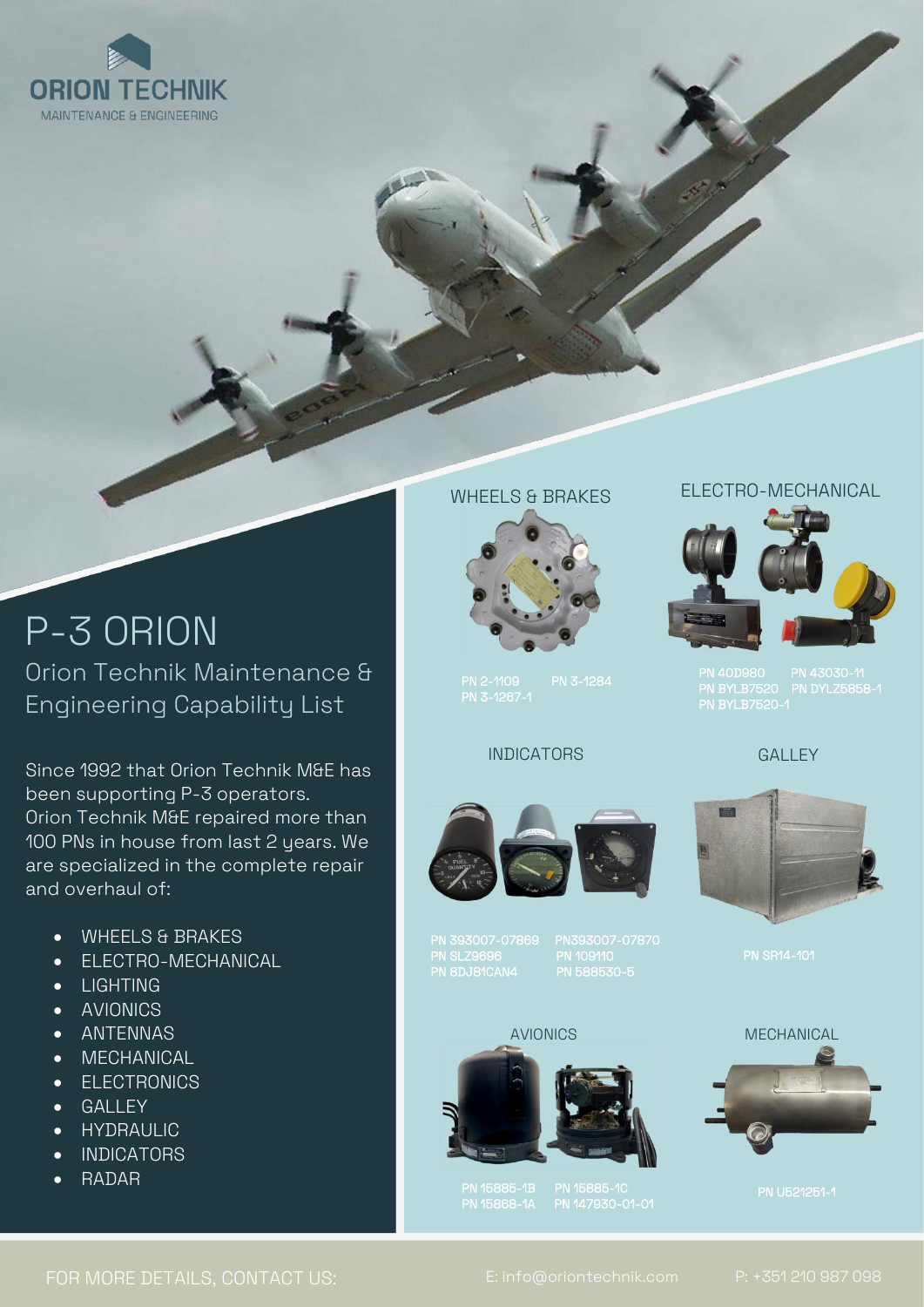| P/N          | <b>NSN</b>       | <b>DESIGNATION</b>                            |
|--------------|------------------|-----------------------------------------------|
| 109110       | 6610-33-G02-2895 | INDICATOR, ATTITUDE                           |
| 135244       | 6625-00-235-4782 | VOLTMETER, D/C                                |
| 533178       | 5841-00-918-7146 | ALTIMETER COUPLER                             |
| 560655       | 6645-00-887-0122 | TIMER, SEQUENTIAL                             |
| 2585726      | 6605-00-833-5087 | TRANSMITTER, INDUCTION COMPASS                |
| 3158965      | 5841-00-900-8005 | INDICATOR, HEIGHT                             |
| 003895-1     | 1680-00-888-3687 | PUMP, WINDSHIELD                              |
| 102210-14-2A | 1660-01-159-9078 | VALVE, CONTROLLER, AIR PRESSURE               |
| 102226-3     | 1660-00-887-6729 | VALVE, CABIN AIR PRESSURE, OUTFLOW            |
| 106462-3-1   | 4810-00-884-7571 | VALVE, BUTTERFLY                              |
| 112-383      | 2915-00-887-1915 | PUMP, FUEL                                    |
| 124536-31    | 2910-01-034-9473 | CONTROL, TURBINE ENGINE, FUEL                 |
| 1316940-1    | 6615-00-887-6721 | GYROSCOPE, RATE OF TURN                       |
| 133258-2-1   | 1660-00-757-7908 | TRANSDUCER, GAGE                              |
| 147930-01-01 | 6615-00-880-5033 | GYROSCOPE, RATE                               |
| 147B7        | 6685-00-553-4726 | INDICATOR, TEMPERATURE, ELECTRICAL RESISTANCE |
| 147B7A       | 6685-00-553-4726 | INDICATOR, TEMPERATURE, ELECTRICAL RESISTANCE |
| 15120-4      | 1630-00-887-4268 | VALVE, DUAL, BRAKE                            |
| 15720-5      | 1630-00-887-1916 | VALVE, DUAL, BRAKE                            |
| 15868-1A     | 6615-00-887-6721 | GYROSCOPE, RATE                               |
| 15885-1B     | 6615-00-986-8995 | GYROSCOPE, DISPLACEMENT                       |
| 15885-1C     | 6615-00-182-7698 | GYROSCOPE, DISPLACEMENT                       |
| 15885-4C     | 6615-01-454-1463 | GYROSCOPE, DISPLACEMENT                       |
| 162B2        | 6685-00-553-4726 | INDICATOR, TEMPERATURE, ELECTRICAL RESISTANCE |
| 162B202A     | 6685-00-553-4726 | INDICATOR, TEMPERATURE, ELECTRICAL RESISTANCE |
| 1802529-1    | 6615-00-986-8995 | GYROSCOPE, DISPLACEMENT                       |
| 181700-1     | 1660-00-909-4310 | HEAT EXCHANGER, AIR TO AIR                    |
| 181700-1-1   | 1660-00-909-4310 | HEAT EXCHANGER, AIR TO AIR                    |
| 181880-1     | 1660-00-909-4309 | HEAT EXCHANGER, AIR TO AIR                    |
| 181880-1-1   | 1660-00-909-4309 | HEAT EXCHANGER, AIR TO AIR                    |
| 204790-2-1   | 4310-01-177-9505 | AIR FLOW MULTIPLIER                           |
| 206400-7-1A  | 4310-01-296-0634 | COMPRESSOR, ENGINE DRIVEN (EDC)               |
| 206400-7-2   | 4310-01-296-0634 | COMPRESSOR, ENGINE DRIVEN (EDC)               |
| $2 - 1109$   | 1630-00-927-1773 | BRAKE ASSY, MULTIPLE DISK                     |
| 2159K        | 6615-00-880-5033 | GYROSCOPE, SWITCHING RATE                     |
| 21B18-1B     | 6110-00-060-6811 | REGULATOR, VOLTAGE                            |
| 21B18-1C     | 6110-00-060-6811 | REGULATOR, VOLTAGE                            |
| 21B18-5A     | 6110-01-017-5428 | REGULATOR, VOLTAGE                            |
| 2591201-903  | 6605-01-081-8015 | COUPLER, COMPASS                              |
| 28VS200Y4A   | 6130-00-164-4224 | POWER SUPPLY                                  |
| 3053593-1-1  | 1650-00-566-0335 | VALVE, LINEAR, DIRECTIONAL CONTROL            |
| 3-1267-1     | 1630-01-115-1715 | <b>WHEEL</b>                                  |
| 3-1284       | 1630-00-075-1976 | <b>WHEEL</b>                                  |
| 31400-1      | 1650-00-566-0331 | VALVE, TRANSFER, AUTOMATIC PILOT              |
| 331D-2       | 6610-00-799-8315 | INDICATOR, HORIZONTAL SITUATION               |
| 331D-2D      | 6610-00-975-1699 | INDICATOR, HORIZONTAL SITUATION               |
| 365EDP2-3    | 6610-99-380-6988 | ENGINE INFORMATION DISPLAY SYSTEM             |
| 3895-1       | 1680-00-888-3687 | PUMP, WINDSHIELD                              |
| 38E45-4B     | 4810-01-058-5300 | VALVE, START, CONTROL                         |
| 392200-11-1  | 4810-00-106-7401 | VALVE, BUTTERFLY                              |
| 393007-07869 | 6680-00-815-7282 | INDICATOR, FUEL QUANTITY                      |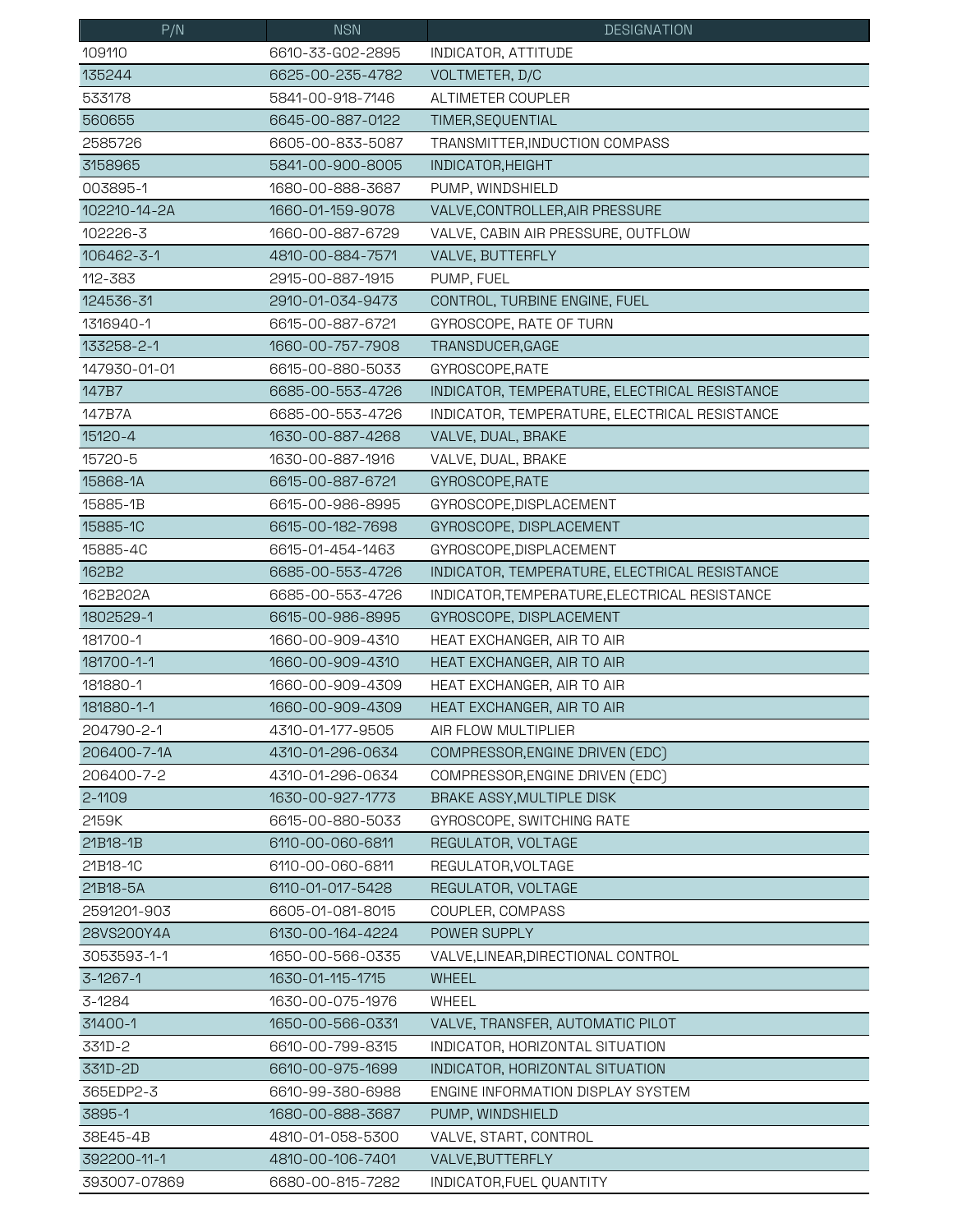| P/N          | <b>NSN</b>       | <b>DESIGNATION</b>                            |
|--------------|------------------|-----------------------------------------------|
| 393007-07870 | 6680-00-815-7285 | INDICATOR, FUEL QUANTITY                      |
| 40D980       | 4810-00-018-3825 | VALVE, BUTTERFLY                              |
| 40D990       | 4810-00-018-3826 | VALVE, BUTTERFLY                              |
| 605600-2-1   | 4140-00-924-8116 | FAN, TUBE, AXIAL                              |
| 619209-1     | 6220-00-858-0915 | LIGHT ASSEMBLY, LAND                          |
| 65A27D1      | 5841-00-900-8081 | WARNING SET (RAWS)                            |
| 822-1030-001 | 6605-01-471-2282 | INDICATOR, HORIZONTAL SITUATION               |
| 822-2092-001 | 5821-01-527-4256 | CONTROL UNIT, RADIO                           |
| 891450-01    | 1680-00-918-4600 | CONTAINER ASSY, FIRE                          |
| 8DJ81CAN4    | 6620-00-148-8307 | INDICATOR, ELECTRICAL TACHOMETER              |
| 8TJ64GAL1    | 6620-00-020-3211 | TRANSMITER, FUEL FLOW                         |
| 8TJ88GAH1    | 6130-00-906-9917 | POWER SUPPLY, FUEL FLOW                       |
| 918918-101   | 1560-00-821-5126 | TANK, ENGINE OIL                              |
| 918918-111   | 1560-00-821-5126 | TANK, ENGINE OIL                              |
| 40F106       | 4820-01-097-8734 | VALVE, FUEL, VENT                             |
| 41D230       | 2995-00-822-3053 | VALVE, HOT AIR, SHUTOFF                       |
| 43030-1      | 4810-00-914-9508 | VALVE, SHUTOFF, BLEED AIR                     |
| 43030-11     | 4810-00-085-1104 | VALVE, SHUTOFF, BLEED AIR                     |
| 449201-6     | 5831-00-987-1815 | CONTROL BOX                                   |
| 44SM7-2      | 5895-MD-036-9943 | <b>BEARING ADAPTER</b>                        |
| 500702-3613  | 4140-00-241-0065 | FAN, VANE AXIAL                               |
| 501-1804-01  | 6610-01-464-5517 | INDICATOR, ATTITUDE                           |
| 510414-3-2   | 6610-00-759-7170 | COMPUTER, TRUE AIR SPEED                      |
| 522-2411-003 | 6610-00-799-8315 | INDICATOR, HORIZONTAL SITUATION               |
| 522-4706-001 | 6610-00-975-1699 | INDICATOR, HORIZONTAL SITUATION               |
| 54H60-77     | 1610-00-887-1944 | PROPELLER                                     |
| 5505067-3    | 5996-01-114-8652 | AMPLIFIER, ELECTRONIC CONTROL                 |
| 588530-3     | 1660-00-760-0622 | SELECTOR AND INDICATOR                        |
| 588530-5     | 1660-01-097-8733 | INDICATOR, AIRCRAFT AIR TEMPERATURE, SELECTOR |
| 588531-5     | 1660-00-918-6727 | CONTROL BOX, AIR TEMPERATURE                  |
| 588531-7     | 1660-01-097-8747 | CONTROL BOX, AIR TEMPERATURE                  |
| 597-2259-301 | 5826-14-547-0474 | RECEIVER PROCESSOR                            |
| 60-2650-1    | 6130-01-017-5448 | POWER SUPPLY                                  |
| 620572-1     | 1650-00-566-0331 | VALVE, TRANSFER, AUTOMATIC PILOT              |
| 620664-11    | 6610-00-759-7170 | COMPUTER, TRUE AIR SPEED                      |
| 624407-1     | 6680-00-815-7282 | INDICATOR, FUEL QUANTITY                      |
| 624407-3     | 6680-00-815-7285 | INDICATOR, FUEL QUANTITY                      |
| 624437-1     | 6620-00-020-3211 | TRANSMITER, FUEL FLOW                         |
| 626149-3     | 6685-00-887-6812 | GAGE, DIFFERENTIAL, DIAL INDICATING           |
| 629292-1     | 1660-00-887-4277 | CONTROL BOX, AIRCRAFT AIR TEMPERATURE         |
| 629318-5     | 6610-00-799-8315 | INDICATOR, HORIZONTAL SITUATION               |
| 632238-7     | 2995-00-887-1963 | MOUNT, DYNAFOCAL                              |
| 644647-51    | 1660-00-887-6729 | VALVE, CABIN AIR PRESSURE, OUTFLOW            |
| 644648-105   | 1660-01-159-9078 | REGULATOR, AIR PRESSURE, AIRCRAFT CABIN       |
| 644648-107   | 1660-01-159-9078 | VALVE, AIR PRESSURE, CONTROLLER               |
| 644669-101   | 4810-00-884-7571 | VALVE, BUTTERFLY                              |
| 658059-9     | 1630-00-887-4268 | VALVE, BRAKE ACTUATOR                         |
| 668281-11    | 1630-00-887-1916 | VALVE, BRAKE                                  |
| 670734-105   | 1660-00-909-4309 | HEAT EXCHANGER, AIR TO AIR                    |
| 670734-106   | 1660-00-909-4310 | HEAT EXCHANGER, AIR TO AIR                    |
| 671352-103   | 5996-00-358-1724 | AMPLIFIER, ELECTRONIC CONTROL                 |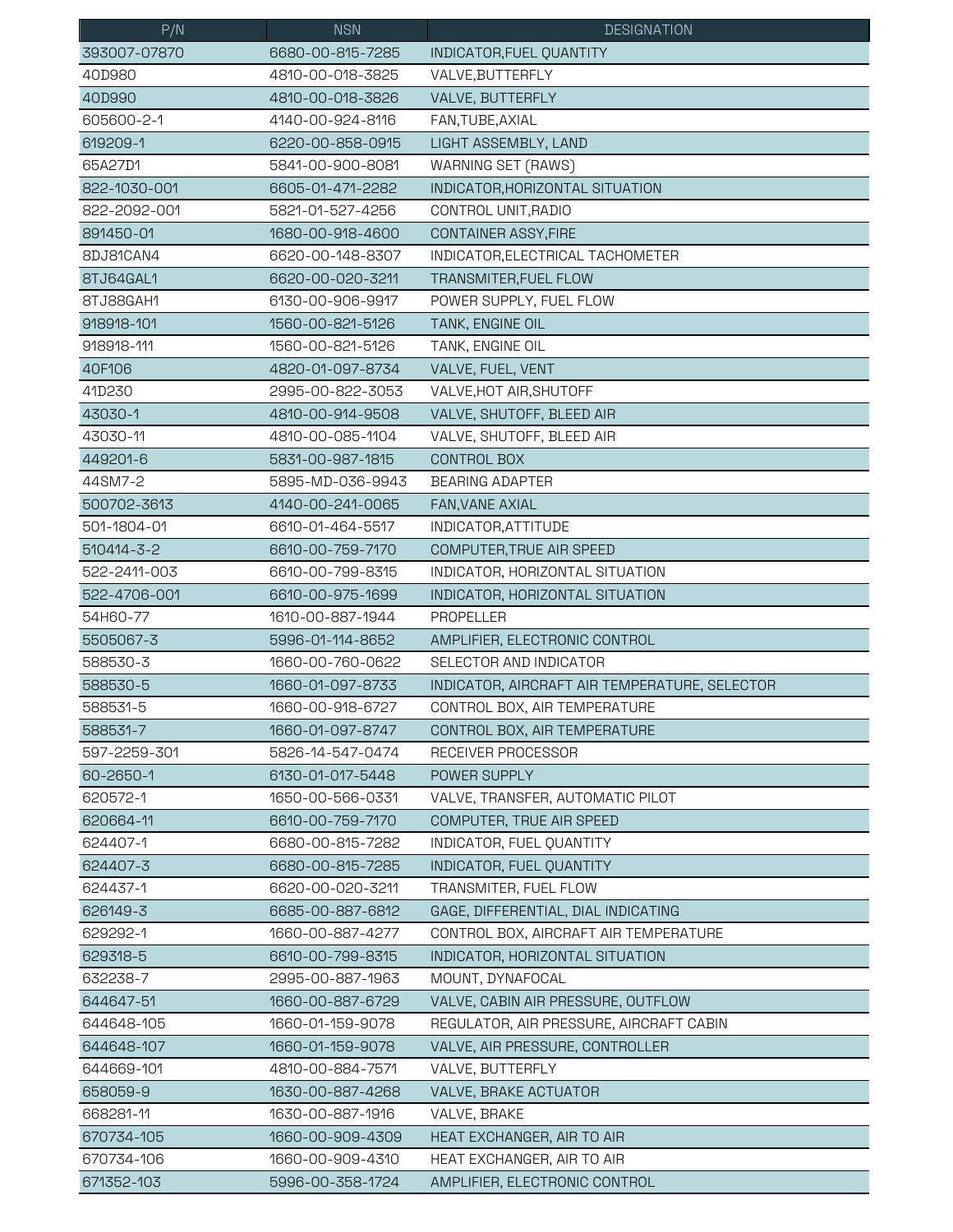| P/N              | <b>NSN</b>       | <b>DESIGNATION</b>                   |
|------------------|------------------|--------------------------------------|
| 674167-101       | 4820-01-097-8734 | VALVE, FUEL, VENT                    |
| 7519350-70051    | 5826-01-527-0947 | <b>TRANSPONDER SET</b>               |
| 80052-0          | 1660-00-887-4277 | CONTROL BOX, TEMPERATURE             |
| 8TJ64GAL         | 6620-00-020-3211 | TRANSMITER, FUEL FLOW                |
| 962194-101       | 1680-01-011-3856 | INTERCONNECTING BOX                  |
| 967979-101       | 5821-01-074-9782 | CONTROL, COMMUNICATIONS INTERFACE    |
| 9A1300           | 6620-00-151-5363 | INDICATOR, TORQUEMETER               |
| 9D-80130-46      | 6605-01-553-4945 | AIR DATA DISPLAY UNIT                |
| 9D-84073-1       | N/A              | PANEL DISPLAY                        |
| A20112-02        | 1560-01-551-2217 | POWER SUPPLY, AIRCRAFT               |
| A7121A-2         | 1610-01-416-4759 | BLADE, PROPELLER                     |
| A7121B-2         | 1610-00-887-0115 | <b>BLADE, PROPELLER</b>              |
| AM4923/A         | 5996-00-358-1724 | AMPLIFIER, ELECTRONIC CONTROL        |
| AM-4923/A        | 5996-00-358-1724 | AMPLIFIER, ELECTRONIC CONTROL        |
| AM4923A          | 5996-00-358-1724 | AMPLIFIER, ELECTRONIC CONTROL        |
| AN/APQ107        | 5841-00-900-8081 | WARNING SET, RADIO ALTIMETER         |
| AW2-33A1         | 6685-00-887-6812 | GAGE, DIFFERENTIAL, DIAL INDICATING  |
| AW-2-33A1        | 6685-00-887-6812 | CABIN DIFFERENTIAL PRESSURE GAGE     |
| B4423210101      | 6610-00-459-4578 | ALTIMETER, PRESSURE                  |
| B709-7           | 6620-00-151-5363 | INDICATOR, TORQUEMETER               |
| BYLB50494-11     | 4810-01-152-5662 | VALVE, BUTTERFLY                     |
| BYLB50495-1      | 4810-01-142-8229 | VALVE, BUTTERFLY                     |
| <b>BYLB50496</b> | 4810-01-085-7038 | VALVE, BUTTERFLY                     |
| <b>BYLB7520</b>  | 4810-00-566-0332 | VALVE, CROSS, SOLENOID               |
| BYLB7520-1       | 4810-01-646-9761 | VALVE, SHUTOFF, BLEDD AIR            |
| CN-495A/AJB-3    | 6615-00-880-5033 | GYROSCOPE, SWITCHING RATE            |
| CPK-28/A24G-9    | 6610-00-759-7170 | COMPUTER, TRUE AIR SPEED             |
| CPK-281A24G-9    | 6610-00-759-7170 | COMPUTER, TRUE AIR SPEED             |
| DL1326M39-5      | 1680-01-181-3218 | ACTUATOR, ELECTRO-MECHANICAL, LINEAR |
| DL1326M40-4      | 1680-01-181-1374 | ACTUATOR, ELECTRO-MECHANICAL, LINEAR |
| DYLZ5858-1       | 1660-00-818-7701 | VALVE, CABIN COMPRES                 |
| E-323E           | 5945-00-628-6484 | <b>RELAY</b>                         |
| F0739310067      | 6610-00-929-1614 | INDICATOR, AIR SPEED                 |
| G7300-02         | 1680-01-594-5284 | CONTROL PANEL, TCAS/IFF              |
| G8895-1          | 6220-00-858-0915 | LIGHT ASSEMBLY, LAND                 |
| JG1073AB01       | 5841-00-110-4912 | INDICATOR, HEIGHT                    |
| JG1073CC01       | 5841-01-082-7951 | INDICATOR, HEIGHT                    |
| K300K001-01      | 5996-00-358-1724 | AMPLIFIER, ELECTRONIC CONTROL        |
| LM204SA19        | 2995-00-887-1963 | MOUNT, DYNAFOCAL                     |
| LM-204-SA19      | 2995-00-887-1963 | MOUNT, DYNAFOCAL                     |
| <b>MFD-255P</b>  | 6605-01-471-2282 | INDICATOR, HORIZONTAL SITUATION      |
| MS25396          | 6605-00-833-5087 | TRANSMITTER, INDUCTION COMPASS       |
| MS25396-1        | 6605-00-833-5087 | TRANSMITTER, INDUCTION COMPASS       |
| MS28132-1        | 6130-00-566-0347 | POWER SUPPLY                         |
| MS28132-2        | 6130-00-164-4224 | POWER CONVERTER, AC/DC               |
| MS90323-6        | 6620-00-151-5363 | INDICATOR, TORQUEMETER               |
| MS90325-4        | 6110-01-017-5428 | REGULATOR, VOLTAGE                   |
| R1596M5          | 1680-00-887-1911 | ACTUATOR, ELECTRO-MECHANICAL, LINEAR |
| S3698            | 6645-00-887-0122 | TIMER, SEQUENTIAL                    |
| <b>SLZ9028E</b>  | 6610-00-620-7888 | INDICATOR, ANGLE OF ATTACK           |
| SLZ9028G         | 6610-00-811-6070 | INDICATOR, ANGLE OF ATTACK           |